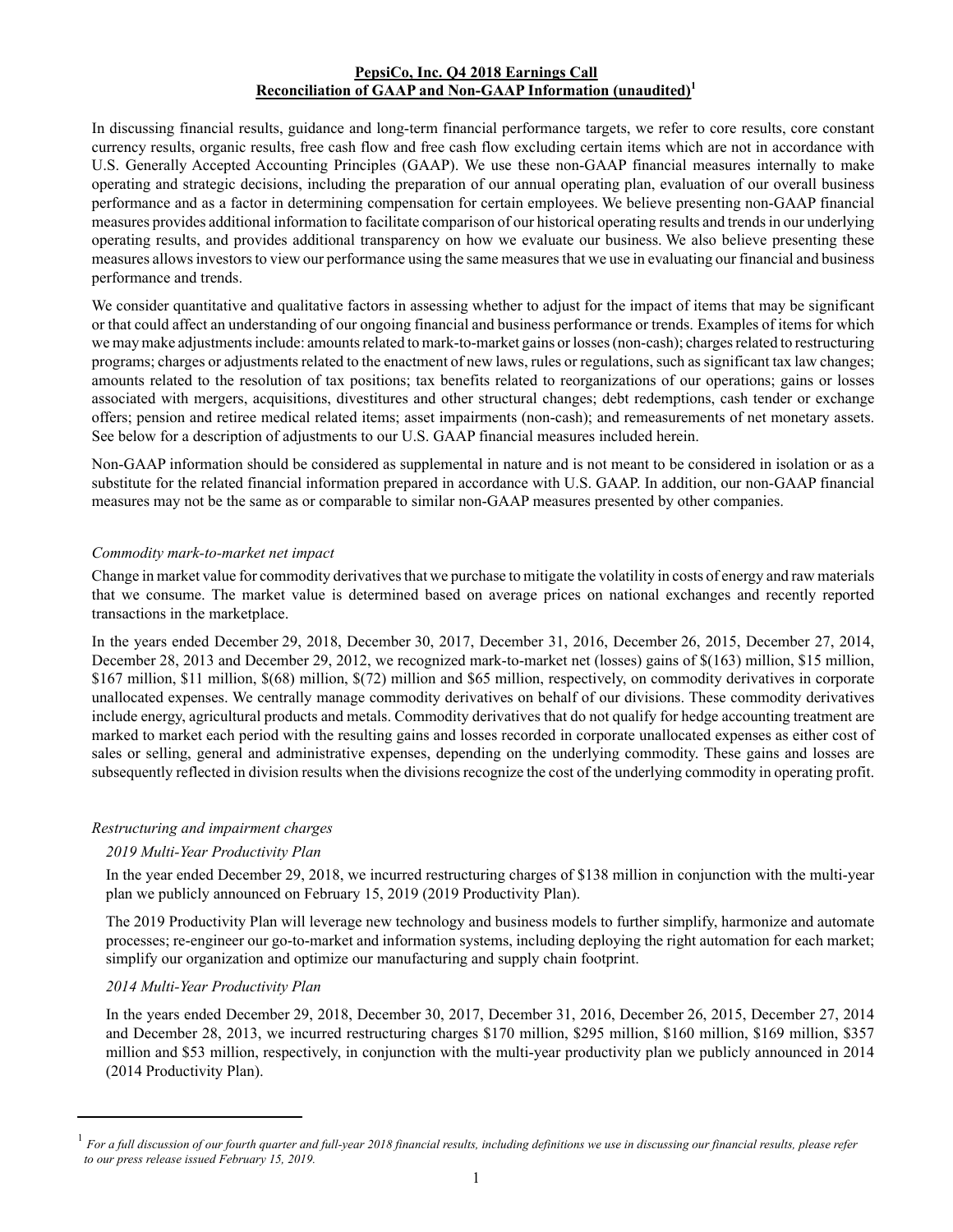The 2014 Productivity Plan includes the next generation of productivity initiatives that we believe will strengthen our beverage, food and snack businesses by: accelerating our investment in manufacturing automation; further optimizing our global manufacturing footprint, including closing certain manufacturing facilities; re-engineering our go-to-market systems in developed markets; expanding shared services; and implementing simplified organization structures to drive efficiency. To build on the 2014 Productivity Plan, in the fourth quarter of 2017, we expanded and extended the program through the end of 2019 to take advantage of additional opportunities within the initiatives described above to further strengthen our beverage, food and snack businesses.

## *2012 Multi-Year Productivity Plan*

In the years ended December 26, 2015, December 27, 2014, December 28, 2013 and December 29, 2012, we incurred restructuring charges of \$61 million, \$61 million, \$110 million and \$279 million, respectively, in conjunction with the multiyear productivity plan we publicly announced in 2012 (2012 Productivity Plan). The 2012 Productivity Plan included actions in every aspect of our business that we believed would strengthen our complementary food, snack and beverage businesses by: leveraging new technologies and processes across PepsiCo's operations, go-to-market and information systems; heightening the focus on best practice sharing across the globe; consolidating manufacturing, warehouse and sales facilities; and implementing simplified organization structures, with wider spans of control and fewer layers of management. The 2012 Productivity Plan enhanced PepsiCo's cost-competitiveness and provided a source of funding for future brand-building and innovation initiatives.

## *Merger and integration charges*

In the year ended December 29, 2018, we incurred merger and integration charges of \$75 million related to our acquisition of SodaStream International Ltd., including \$57 million recorded in the ESSA segment and \$18 million recorded in corporate unallocated expenses. These charges include closing costs, advisory fees and employee-related costs.

In the years ended December 28, 2013 and December 29, 2012, we incurred merger and integration charges of \$10 million and \$16 million, respectively, related to our acquisition of Wimm-Bill-Dann Foods OJSC.

## *Net tax (benefit)/expense related to the Tax Cuts and Jobs Act (TCJ Act)*

During the fourth quarter of 2017, the TCJ Act was enacted in the United States. Among its many provisions, the TCJ Act imposed a mandatory one-time transition tax on undistributed international earnings and reduced the U.S. corporate income tax rate from 35% to 21%, effective January 1, 2018.

In the year ended December 30, 2017, we recorded a provisional net tax expense of \$2.5 billion associated with the enactment of the TCJ Act. Included in the provisional net tax expense of \$2.5 billion was a provisional mandatory one-time transition tax of approximately \$4 billion on undistributed international earnings, included in other liabilities. This mandatory one-time transition tax was partially offset by a provisional \$1.5 billion benefit resulting from the required remeasurement of our deferred tax assets and liabilities to the new, lower U.S. corporate income tax rate.

In the year ended December 29, 2018, we recorded a net tax benefit of \$28 million in connection with the TCJ Act.

While our accounting for the recorded impact of the TCJ Act is deemed to be complete, these amounts are based on prevailing regulations and currently available information, and any additional guidance issued by the Internal Revenue Service (IRS) could impact the aforementioned amounts in future periods. The IRS issued additional guidance in the first quarter of 2019 and we are currently evaluating the impact of this guidance.

## *Other net tax benefits*

In the year ended December 29, 2018, we recorded other net tax benefits of \$4.3 billion related to the reorganization of our international operations. Additionally, in the year ended December 29, 2018, we recorded non-cash tax benefits of \$717 million associated with both the conclusion of certain international tax audits and our agreement with the IRS resolving all open matters related to the audits of taxable years 2012 and 2013.

In the year ended December 26, 2015, we recognized a non-cash tax benefit of \$230 million associated with our agreement with the IRS resolving substantially all open matters related to the audits for taxable years 2010 through 2011, which reduced our reserve for uncertain tax positions for the tax years 2010 through 2011.

In the year ended December 28, 2013, we recognized a non-cash tax benefit of \$209 million associated with our agreement with the IRS resolving all open matters related to the audits for the taxable years 2003 through 2009, which reduced our reserve for uncertain tax positions for the tax years 2003 through 2012.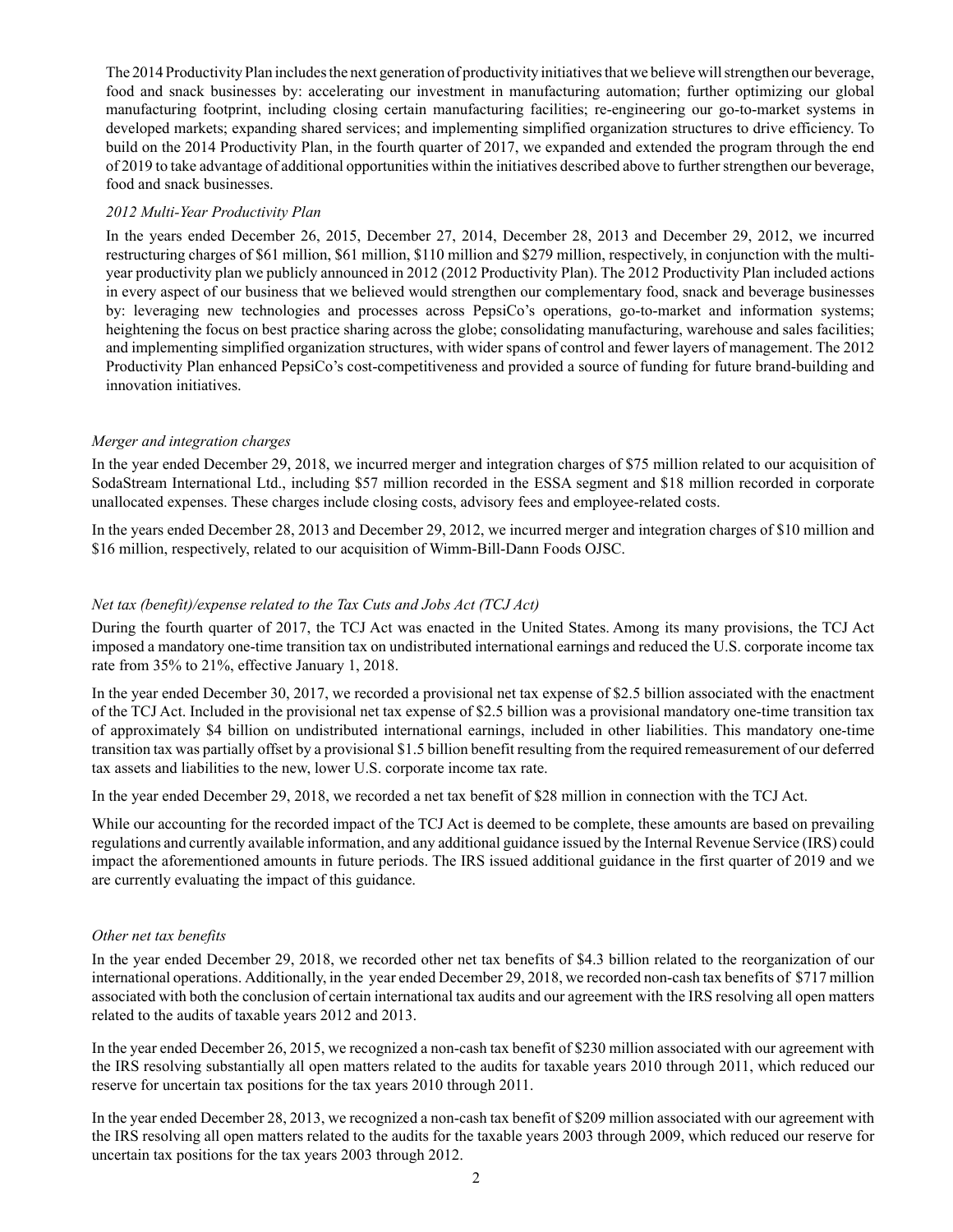In the year ended December 29, 2012, we recognized a non-cash tax benefit of \$217 million associated with a favorable tax court decision related to the classification of financial instruments.

### *Charges related to cash tender and exchange offers*

In the year ended December 29, 2018, we recorded a pre-tax charge of \$253 million to interest expense in connection with our cash tender and exchange offers, primarily representing the tender price paid over the carrying value of the tendered notes.

### *Charges related to the transaction with Tingyi (Cayman Islands) Holding Corp. (Tingyi)*

In the year ended December 31, 2016, we recorded a pre- and after-tax impairment charge of \$373 million to reduce the value of our 5% indirect equity interest in KSF Beverage Holding Co., Ltd. (KSFB), formerly known as Tingyi-Asahi Beverages Holding Co. Ltd., to its estimated fair value.

In the year ended December 26, 2015, we recorded a pre- and after-tax charge of \$73 million related to a write-off of the recorded value of a call option to increase our holding in KSFB to 20%.

In the year ended December 29, 2012, we recorded restructuring and other charges of \$150 million related to a transaction with Tingyi.

### *Charge related to debt redemption*

In the year ended December 31, 2016, we paid \$2.5 billion to redeem all of our outstanding 7.900% senior notes due 2018 and 5.125% senior notes due 2019 for the principal amounts of \$1.5 billion and \$750 million, respectively, and terminated certain interest rate swaps. As a result, we recorded a pre-tax charge of \$233 million to interest expense, primarily representing the premium paid in accordance with the "make-whole" redemption provisions.

### *Pension-related settlement charges/(benefits)*

In the year ended December 31, 2016, we recorded a pension settlement charge of \$242 million related to the purchase of a group annuity contract.

In the year ended December 26, 2015, we recorded pension-related settlement benefits of \$67 million associated with the settlement of pension-related liabilities from previous acquisitions.

In the years ended December 27, 2014 and December 29, 2012, we recorded pension lump sum settlement charges of \$141 million and \$195 million, respectively, related to payments for pension liabilities to certain former employees who had vested benefits.

#### *Venezuela impairment charges*

In the year ended December 26, 2015, we recorded pre- and after-tax charges of \$1.4 billion related to the impairment of investments in our wholly-owned Venezuelan subsidiaries and beverage joint venture.

### *Venezuela remeasurement charges*

In the year ended December 27, 2014, we recorded a \$105 million net charge related to our remeasurement of the bolivar for certain net monetary assets of our Venezuelan businesses.

In the year ended December 28, 2013, we recorded net charges of \$111 million related to the devaluation of the bolivar for our Venezuelan businesses.

## *Free cash flow*

Net cash provided by operating activities less capital spending plus sales of property, plant and equipment. Since net capital spending is essential to our product innovation initiatives and maintaining our operational capabilities, we believe that it is a recurring and necessary use of cash. As such, we believe investors should also consider net capital spending when evaluating our cash from operating activities.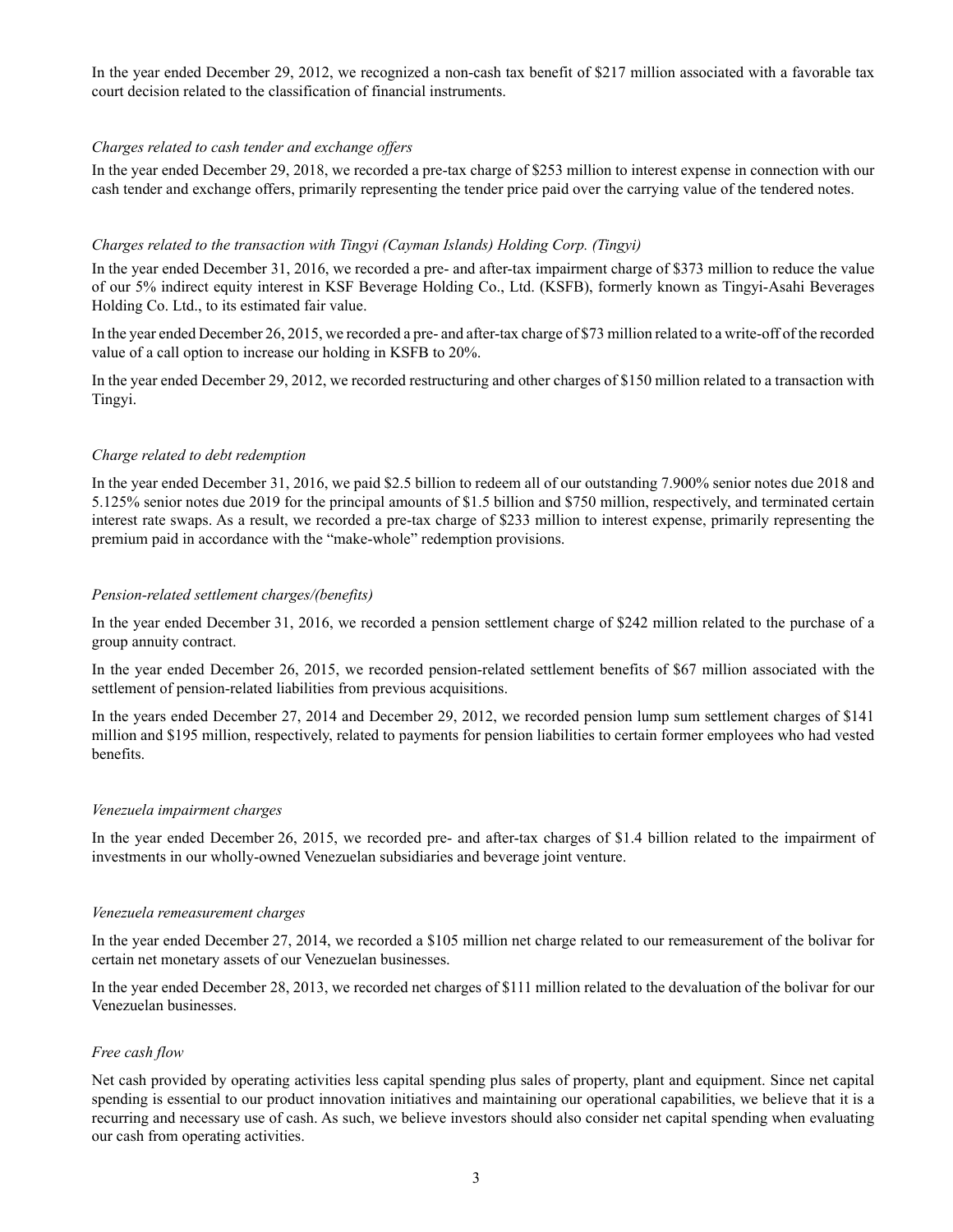Free cash flow is used by us primarily for financing activities, including debt repayments, dividends and share repurchases. Free cash flow is not a measure of cash available for discretionary expenditures since we have certain non-discretionary obligations such as debt service that are not deducted from the measure.

#### *Free cash flow excluding certain items*

Free cash flow, excluding payments related to restructuring charges, discretionary pension and retiree medical contributions and the related net cash tax benefits associated with both these items, tax payments related to the TCJ Act, as well as certain other items. As free cash flow, excluding certain items, is an important measure used to monitor our cash flow performance, we believe this non-GAAP measure provides investors additional useful information when evaluating our cash from operating activities. In future years, we expect this measure to exclude additional payments related to the mandatory transition tax liability of \$3.8 billion as of December 29, 2018, which we currently expect to be paid over the period 2019 to 2026 under the provisions of the TCJ Act.

*Net capital spending*: Capital spending less cash proceeds from sales of property, plant and equipment.

### *Return on invested capital (ROIC) and core net ROIC*

ROIC is net income attributable to PepsiCo plus interest expense after-tax divided by the sum of quarterly average debt obligations and quarterly average common shareholders' equity. This metric serves as a measure of how well we use our capital to generate returns. Core net ROIC is ROIC adjusted for quarterly average cash, cash equivalents and short-term investments, after-tax interest income, and items that are not indicative of our ongoing performance. We believe the calculation of ROIC and core net ROIC provides useful information to investors and is an additional relevant comparison of our performance to consider when evaluating our capital allocation efficiency.

## *2019 guidance and long-term financial performance targets*

Our 2019 organic revenue growth guidance and our long-term organic revenue growth target exclude the impact of acquisitions, divestitures and other structural changes and foreign exchange translation. Our 2019 core tax rate guidance, our 2019 core constant currency EPS performance guidance, our long-term core constant currency EPS growth target and our long-term core operating margin expansion target exclude the commodity mark-to-market net impact included in corporate unallocated expenses and restructuring and impairment charges. Our 2019 core constant currency EPS performance guidance and long-term core constant currency EPS growth target also exclude the impact of foreign exchange translation. We are unable to reconcile our full year projected 2019 or our long-term organic revenue growth to our full year projected 2019 and long-term reported net revenue growth because we are unable to predict the 2019 and long-term impact of foreign exchange due to the unpredictability of future changes in foreign exchange rates and because we are unable to predict the occurrence or impact of any acquisitions, divestitures or other structural changes. We are also not able to reconcile our full year projected 2019 core tax rate to our full year projected 2019 reported tax rate, our full year projected 2019 or long-term core constant currency EPS performance to our full year projected 2019 and long-term reported EPS performance or our long-term core operating margin performance to our long-term reported operating margin performance because we are unable to predict the 2019 and long-term impact of foreign exchange or the mark-to-market net impact on commodity derivatives due to the unpredictability of future changes in foreign exchange rates and commodity prices. Therefore, we are unable to provide a reconciliation of these measures.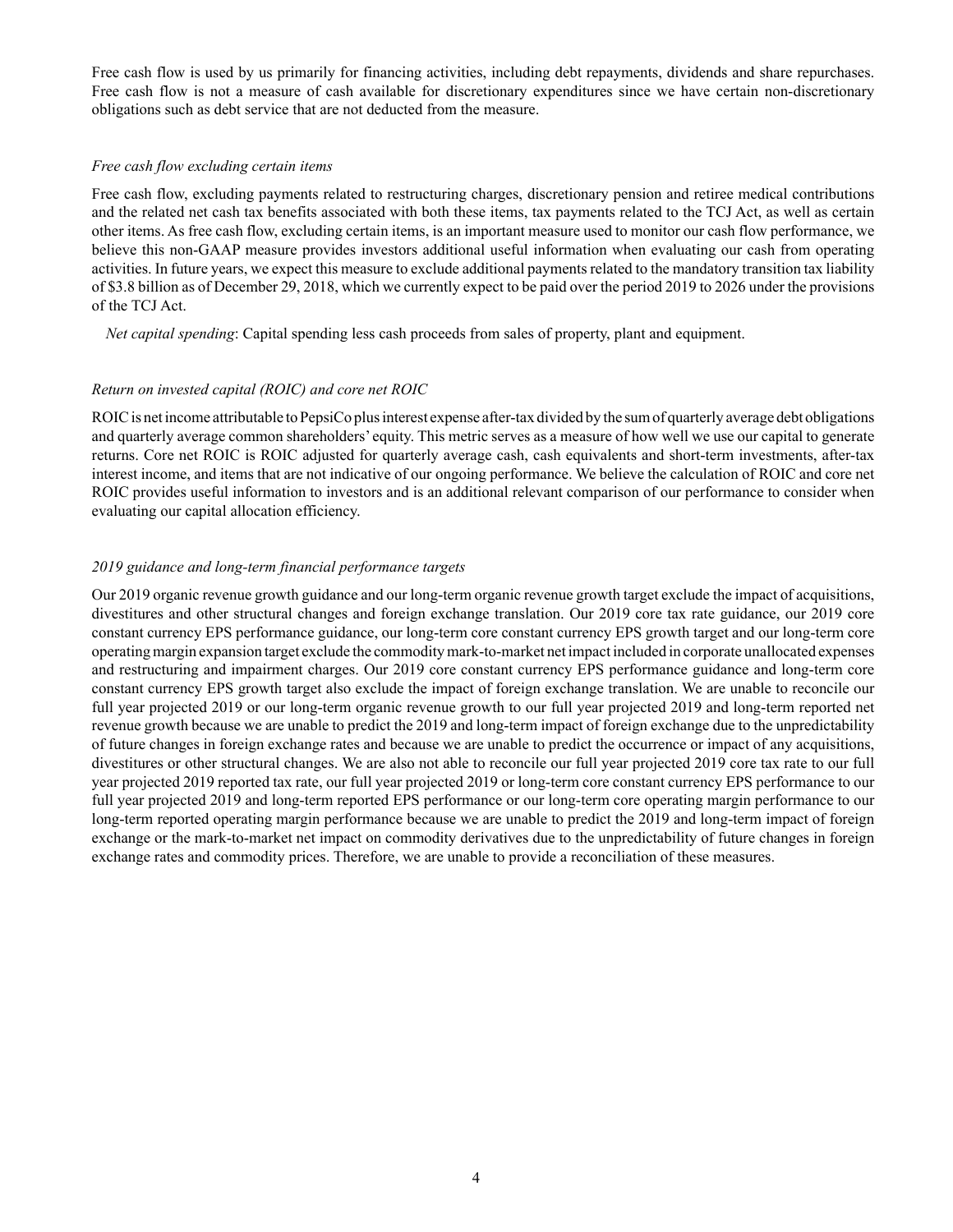# **PepsiCo, Inc. and Subsidiaries Reconciliation of GAAP and Non-GAAP Information (unaudited)**

| <b>Net Revenue Growth Reconciliation</b> | Year Ended                                |                 |                               |                |                    |                |                |  |  |  |
|------------------------------------------|-------------------------------------------|-----------------|-------------------------------|----------------|--------------------|----------------|----------------|--|--|--|
|                                          | 6-Year<br>Average                         | 12/29/2018      | 12/30/2017                    | 12/31/2016     | 12/26/2015         | 12/27/2014     | 12/28/2013     |  |  |  |
| Reported net revenue growth              | $\overline{\phantom{0}}$<br>$\frac{0}{0}$ | $2 \frac{9}{6}$ | $\frac{0}{0}$<br>$\mathbf{1}$ | $-$ %          | $(5) \%$           | $-$ %          | $\frac{9}{6}$  |  |  |  |
| Impact of:                               |                                           |                 |                               |                |                    |                |                |  |  |  |
| Foreign exchange translation             |                                           |                 |                               | $\mathcal{E}$  | 10                 |                |                |  |  |  |
| Acquisitions and divestitures            |                                           |                 |                               |                |                    |                |                |  |  |  |
| Sales and certain other taxes (a)        |                                           |                 |                               |                |                    |                |                |  |  |  |
| $53rd$ reporting week                    |                                           |                 |                               | (1)            |                    |                |                |  |  |  |
| Venezuela deconsolidation                |                                           |                 |                               |                |                    |                |                |  |  |  |
| Organic revenue growth                   | $\frac{0}{0}$<br>$\overline{4}$           | $4\frac{9}{6}$  | $2 \frac{9}{6}$               | $4\frac{9}{6}$ | $\frac{0}{0}$<br>5 | $4\frac{6}{6}$ | $4\frac{9}{6}$ |  |  |  |

| <b>Net Revenue Growth Reconciliation</b> | 2-Quarters Ended |                |           |                 |  |  |
|------------------------------------------|------------------|----------------|-----------|-----------------|--|--|
|                                          | 12/29/2018       |                | 6/16/2018 |                 |  |  |
| Reported net revenue growth              |                  | $\frac{0}{0}$  |           | $3 \frac{9}{6}$ |  |  |
| Impact of:                               |                  |                |           |                 |  |  |
| Foreign exchange translation             |                  |                | (1)       |                 |  |  |
| Acquisitions and divestitures            |                  |                | 0.5       |                 |  |  |
| Sales and certain other taxes (a)        |                  |                |           |                 |  |  |
| Organic revenue growth                   |                  | $5\frac{6}{6}$ | $2.5\%$   |                 |  |  |

| <b>North America Beverages Net Revenue Growth Reconciliation</b> | Year Ended |                 |
|------------------------------------------------------------------|------------|-----------------|
|                                                                  | 12/29/2018 |                 |
| Reported net revenue growth                                      |            | $1 \frac{9}{6}$ |
| Impact of:                                                       |            |                 |
| Foreign exchange translation                                     |            |                 |
| Acquisitions and divestitures                                    |            |                 |
| Sales and certain other taxes (a)                                |            |                 |
| Organic revenue growth                                           | $0.5\%$    |                 |

| <b>Operating Margin Growth Reconciliation</b> |            | Year Ended    |            | 6-Year        |        |     |
|-----------------------------------------------|------------|---------------|------------|---------------|--------|-----|
|                                               | 12/29/2018 |               | 12/29/2012 |               | Growth |     |
| Reported operating margin                     | $15.6\%$   |               | 14.3 $%$   |               | .3     | pps |
| Impact of:                                    |            |               |            |               |        |     |
| Commodity mark-to-market net impact           | 0.3        |               | (0.1)      |               |        |     |
| Restructuring and impairment charges          | 0.4        |               | 0.4        |               |        |     |
| Merger and integration charges                | 0.1        |               |            |               |        |     |
| Charge related to the transaction with Tingyi |            |               | 0.2        |               |        |     |
| Core operating margin                         | 16.4       | $\frac{0}{0}$ | 14.8       | $\frac{0}{0}$ |        | pps |

*(a) Represents the impact of the exclusion from net revenue of prior year sales, use, value-added and certain excise taxes assessed by governmental authorities on revenueproducing transactions that were not already excluded based on the accounting policy election taken in conjunction with the adoption of the revenue recognition guidance.*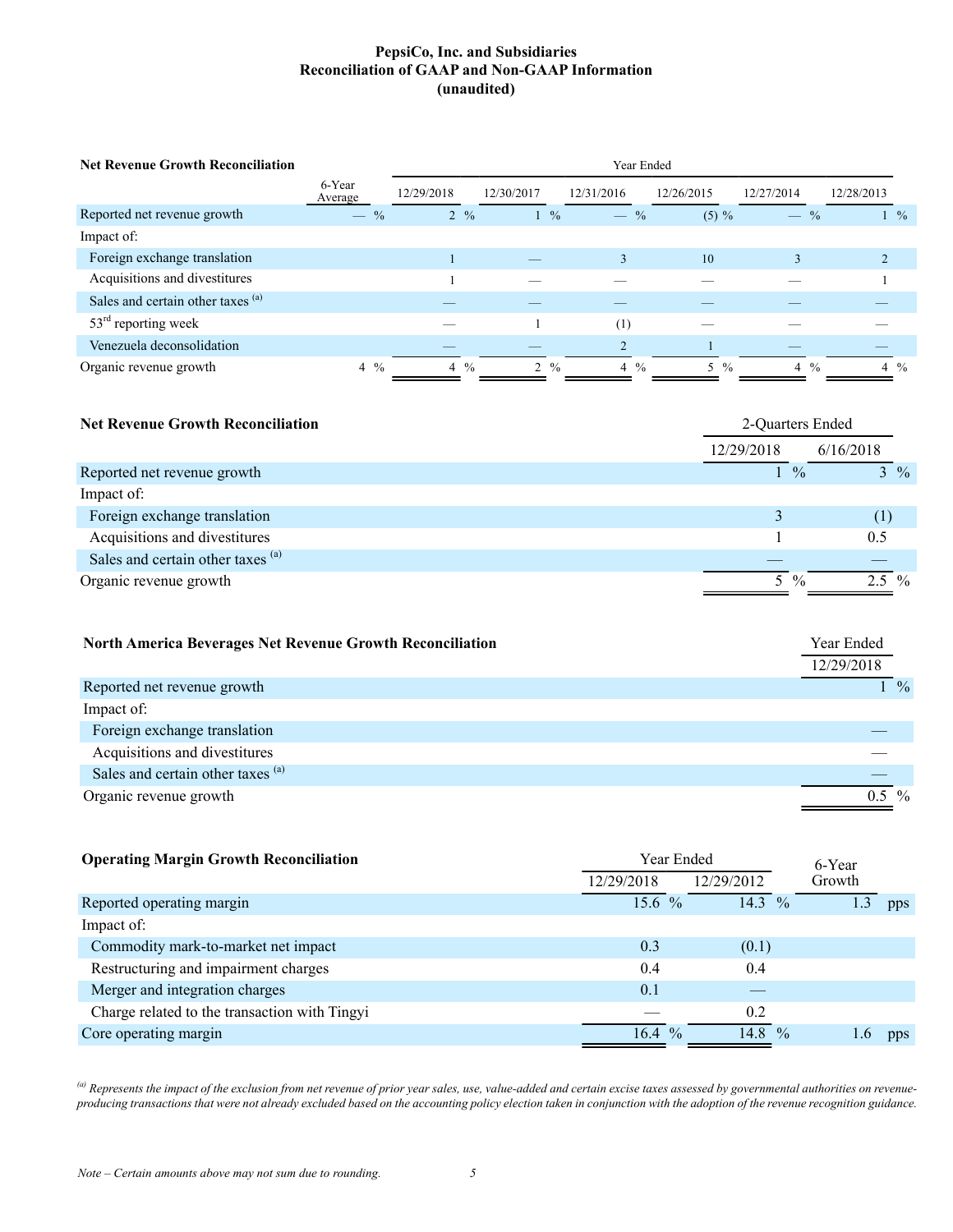# **PepsiCo, Inc. and Subsidiaries Reconciliation of GAAP and Non-GAAP Information (unaudited)**

| <b>Diluted EPS Growth Reconciliation</b>           |                     | Year Ended |     |            |    |            |              |            |             |            |              |            |        |            |
|----------------------------------------------------|---------------------|------------|-----|------------|----|------------|--------------|------------|-------------|------------|--------------|------------|--------|------------|
|                                                    |                     | 12/29/2018 |     | 12/30/2017 |    | 12/31/2016 |              | 12/26/2015 |             | 12/27/2014 |              | 12/28/2013 |        | 12/29/2012 |
| Reported diluted EPS                               |                     | 8.78<br>\$ | \$  | 3.38       | \$ | 4.36       | $\mathbf{s}$ | 3.67       | $\mathbf S$ | 4.27       | $\mathbb{S}$ | 4.32       | \$     | 3.92       |
| Commodity mark-to-market net impact                |                     | 0.09       |     | (0.01)     |    | (0.08)     |              |            |             | 0.03       |              | 0.03       |        | (0.03)     |
| Restructuring and impairment charges               |                     | 0.18       |     | 0.16       |    | 0.09       |              | 0.12       |             | 0.21       |              | 0.08       |        | 0.14       |
| Merger and integration charges                     |                     | 0.05       |     |            |    |            |              |            |             |            |              | 0.01       |        | 0.01       |
| Net tax (benefit)/expense related to the TCJ Act   |                     | (0.02)     |     | 1.70       |    |            |              |            |             |            |              |            |        |            |
| Other net tax benefits                             |                     | (3.55)     |     |            |    |            |              | (0.15)     |             |            |              | (0.13)     |        | (0.14)     |
| Charges related to cash tender and exchange offers |                     | 0.13       |     |            |    |            |              |            |             |            |              |            |        |            |
| Charges related to the transaction with Tingyi     |                     |            |     |            |    | 0.26       |              | 0.05       |             |            |              |            |        | 0.11       |
| Charge related to debt redemption                  |                     |            |     |            |    | 0.11       |              |            |             |            |              |            |        |            |
| Pension-related settlement charges/(benefits)      |                     |            |     |            |    | 0.11       |              | (0.03)     |             | 0.06       |              |            |        | 0.08       |
| Venezuela impairment charges                       |                     |            |     |            |    |            |              | 0.91       |             |            |              |            |        |            |
| Venezuela remeasurement charges                    |                     |            |     |            |    |            |              |            |             | 0.07       |              | 0.07       |        |            |
| Core diluted EPS                                   |                     | 5.66       | \$. | 5.23       | S  | 4.85       | \$.          | 4.57       | \$.         | 4.63       | S.           | 4.37       | \$     | 4.10       |
|                                                    | 6-Year<br>Average   |            |     |            |    |            |              |            |             |            |              |            |        |            |
| Reported diluted EPS growth                        | 25<br>$\frac{0}{0}$ | $160 \%$   |     | $(23)\%$   |    | $19\%$     |              | $(14)\%$   |             | $(1) \%$   |              |            | $10\%$ |            |

| Core diluted EPS growth                   | $6\frac{9}{6}$ | 8 %           | $8\%$ | $6\frac{6}{10}$ | $(1)\%$ | 6 %           | $\frac{9}{6}$ |
|-------------------------------------------|----------------|---------------|-------|-----------------|---------|---------------|---------------|
| Impact of foreign exchange translation    |                |               |       |                 |         |               |               |
| Core constant currency diluted EPS growth | $\frac{0}{2}$  | $\frac{6}{6}$ | $9\%$ | $9\%$           | $10\%$  | $\frac{0}{2}$ | $9\%$         |

| <b>Return on Invested Capital (ROIC)</b> | Year Ended |        |     |            |  |  |  |  |
|------------------------------------------|------------|--------|-----|------------|--|--|--|--|
|                                          | 12/29/2018 |        |     | 12/29/2012 |  |  |  |  |
| Net income attributable to PepsiCo       | \$         | 12,515 | \$  | 6,178      |  |  |  |  |
| Interest expense                         |            | 1,525  |     | 899        |  |  |  |  |
| Tax on interest expense                  |            | (339)  |     | (324)      |  |  |  |  |
|                                          | ς          | 13,701 |     | 6,753      |  |  |  |  |
|                                          |            |        |     |            |  |  |  |  |
| Average debt obligations                 | \$         | 38,169 | \$  | 27,823     |  |  |  |  |
| Average common shareholders' equity      |            | 11,368 |     | 21,603     |  |  |  |  |
| Average invested capital                 | \$         | 49,537 | \$. | 49,426     |  |  |  |  |
|                                          |            |        |     |            |  |  |  |  |
| <b>ROIC</b>                              |            | 27.7 % |     | $13.7\%$   |  |  |  |  |